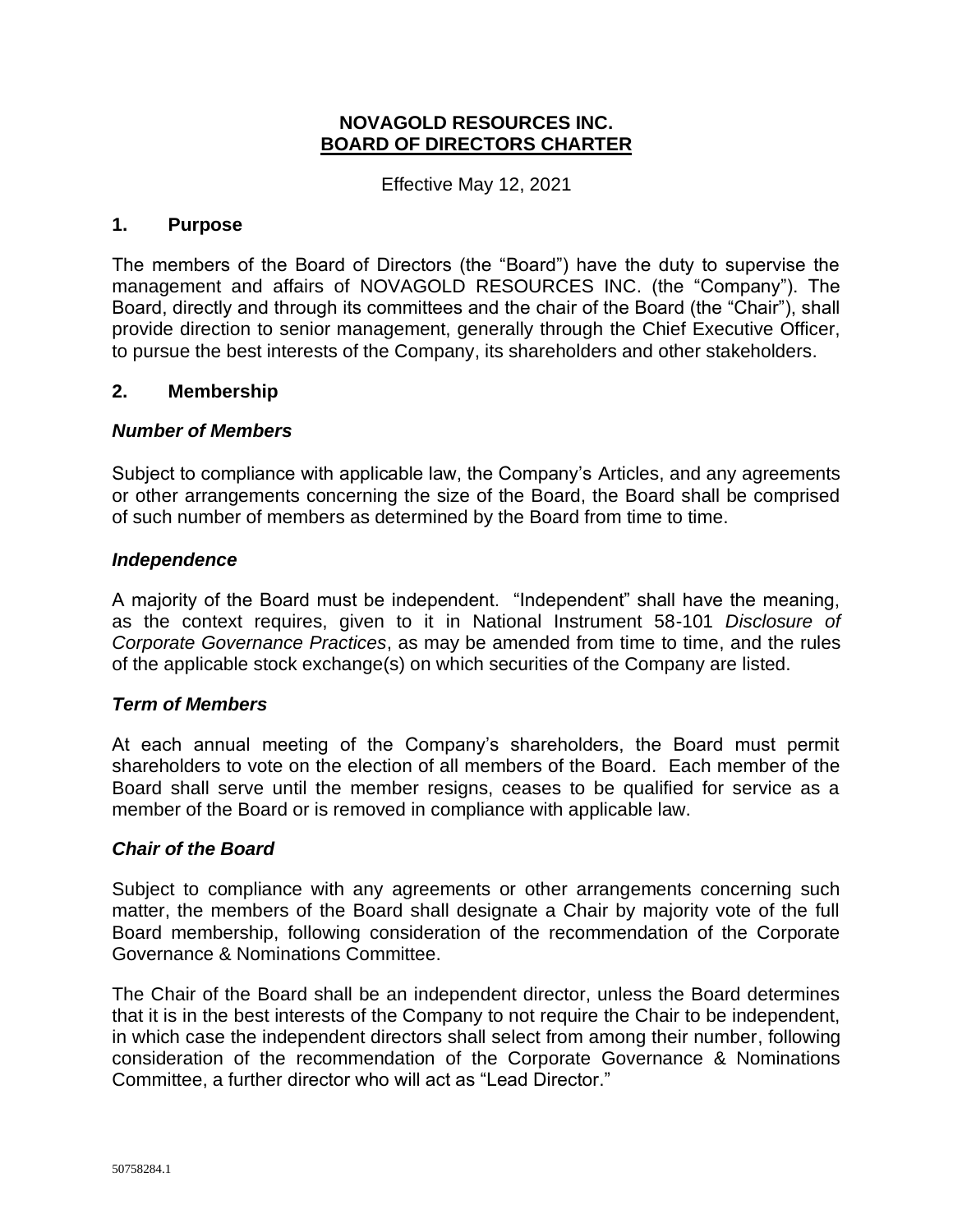#### *General*

Each director must have an understanding of the Company's principal operational and financial objectives, plans and strategies, and financial position and performance. Each director is expected to attend all meetings of the Board and any Board committee of which they are a member. Directors are expected to have read and considered, in advance of each meeting, the materials sent to them and to actively participate in the meetings.

Directors must have sufficient time to carry out their duties and not assume responsibilities that would materially interfere with, or be incompatible with, Board membership. Directors who experience a significant change in their personal circumstances, including a change in their principal occupation, are expected to advise the chair of the Corporate Governance & Nominations Committee.

The Board has approved a Board Service Policy that governs the service of directors on the boards of other public issuers so long as these commitments do not materially interfere and are compatible with their ability to fulfill their duties as a member of the Board. Directors must advise the Chair and the Corporate Governance & Nominations Committee in advance of accepting an invitation to serve on the board of another public issuer.

#### **3. Meetings**

The Board will meet at least once in each quarter, with additional meetings held as deemed advisable. The Chair is primarily responsible for the agenda and for supervising the conduct of the meeting. In the absence of the Chair, the Lead Director shall chair any meeting of the Board and in the absence of both the Chair and the Lead Director, the members of the Board present may appoint a chair from their number for such meeting. Any director may propose the inclusion of items on the agenda, request the presence of, or a report by any member of senior management, or at any Board meeting raise subjects that are not on the agenda for that meeting. Meetings of the Board shall be conducted in accordance with the Company's Articles.

#### *Quorum*

No business may be transacted by the Board at a meeting unless a quorum of the Board is present, as specified in the Company's Articles.

#### *Secretary and Minutes*

The Corporate Secretary, their designate or any other person the Board requests shall act as secretary of Board meetings. Minutes of Board meetings shall be recorded and maintained by the Corporate Secretary and subsequently presented to the Board for approval.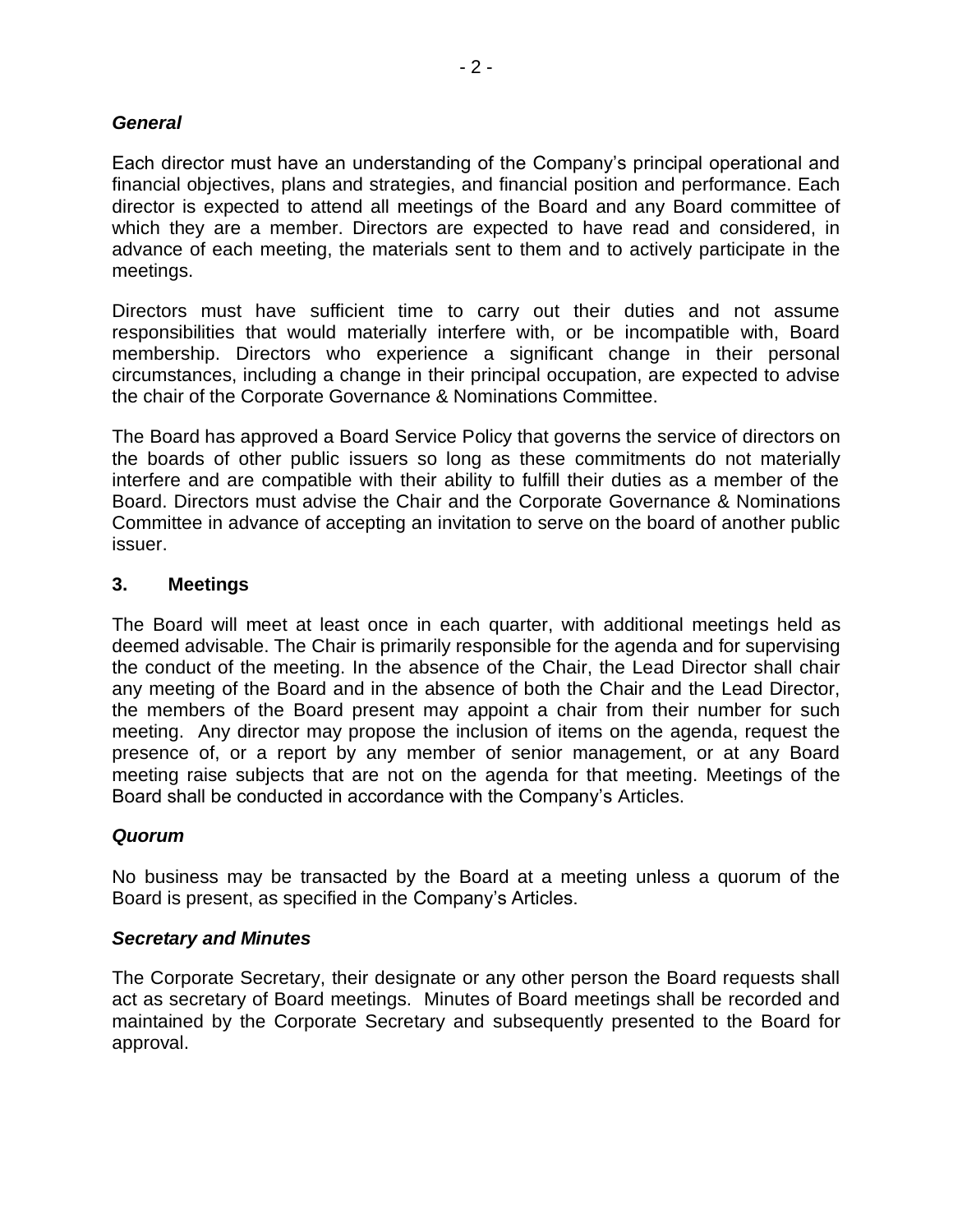#### *Meetings of Independent Directors*

As part of each regular meeting of the Board, the independent members of the Board shall hold an *in camera* session, at which management and non-independent directors are not present, and the agenda for each Board meeting will afford an opportunity for such a session. The independent directors may also, at their discretion, hold *ad hoc* meetings that are not attended by management and non-independent directors.

#### *Attendance of Non-Members*

The Board may invite to a meeting any officers or employees of the company, legal counsel, advisors and other persons whose attendance it considers necessary or desirable in order to carry out its duties.

#### *Access to Management and Books and Records*

The Board shall have free and unrestricted access at all times, either directly or through its duly appointed representatives, to the Company's management and employees and the books and records of the Company.

### *Directors' Responsibilities*

Each director is expected to attend all meetings of the Board and any committee of which he or she is a member. Directors will be expected to have read and considered the materials sent to them in advance of each meeting and to actively participate in the meetings.

### **4. Responsibilities**

The Board shall have the specific functions and responsibilities outlined below and may, subject to compliance with applicable law, delegate such functions and responsibilities to a committee of the Board. In addition to these responsibilities, the Board shall perform the functions and responsibilities required of a Board by the Company's governing corporate statute, applicable Canadian securities laws, any exchange upon which .

### *Strategic Planning*

### (a) **Strategic Plans**

The Board will adopt a strategic plan for the Company. The Board shall periodically review and if advisable, approve the Company's strategic planning process and, at least annually, review and if advisable, approve the Company's strategic planning process and short- and long-term strategic and business plans prepared by management. In discharging this responsibility, the Board shall review the plans in light of management's assessment of emerging trends, the competitive environment, the capital markets, significant business practices and products, the opportunities and risks for the business of the Company, and industry practices.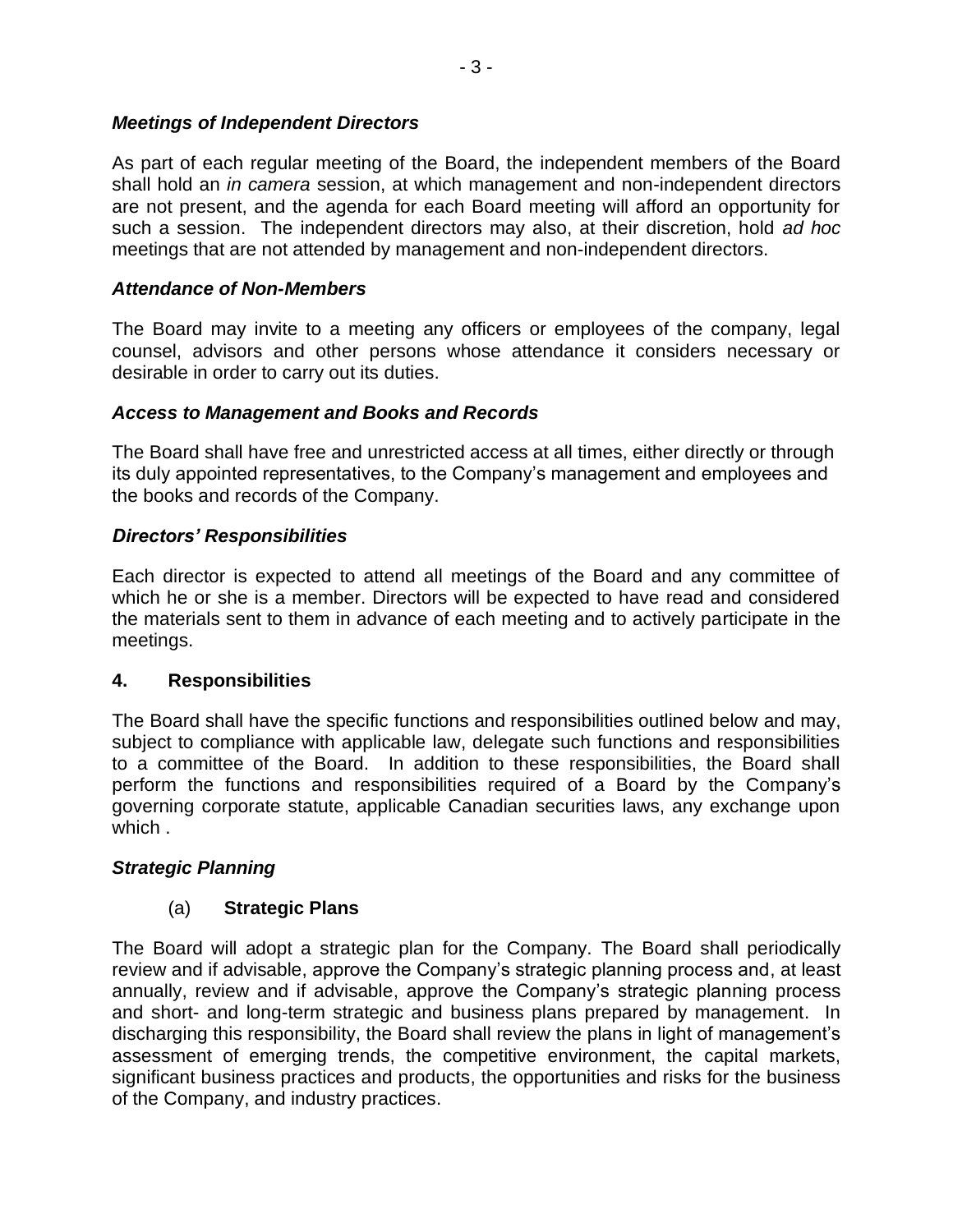## (b) **Business and Capital Plans**

The Board shall periodically review and if advisable, approve the policies and processes generated by management relating to the authorization of major investments and significant allocation of capital and, at least annually, review and if advisable, approve the Company's annual business and capital plans.

## (c) **Monitoring**

The Board shall periodically review management's implementation of the Company's strategic, business and capital plans and review and if advisable, approve any material amendments to, or variances from, such plans.

## *Risk Management*

## (d) **General**

At least annually, the Board shall review reports provided by management and committees of the Board on the principal risks associated with the Company's business and operations, review the implementation by management of appropriate systems to identify, assess, manage and mitigate these risks, and review reports by management relating to the operation of, and any material deficiencies in, these systems.

## (e) **Verification of Controls**

The Board shall verify that appropriate internal, financial, non-financial and business control and management information systems have been established, and are being maintained, by management.

### (f) **ESG**

The Board shall review reports and recommendations provided by management and committees of the Board regarding material environmental, social and governance issues and shall provide oversight to ensure that the Company is mitigating associated risks and capitalizing on related opportunities.

### *Financial-Related Matters*

### (g) **Approval of Annual and Interim Financial Reports**

The Board shall review the annual audited financial statements of the Company, the auditors' report thereon and the related management's discussion and analysis of the Company's financial condition and financial performance (MD&A), as well as the Audit Committee's recommendations in respect of the approval thereof. After completing its review, if advisable, the Board shall approve the annual financial statements and the related MD&A.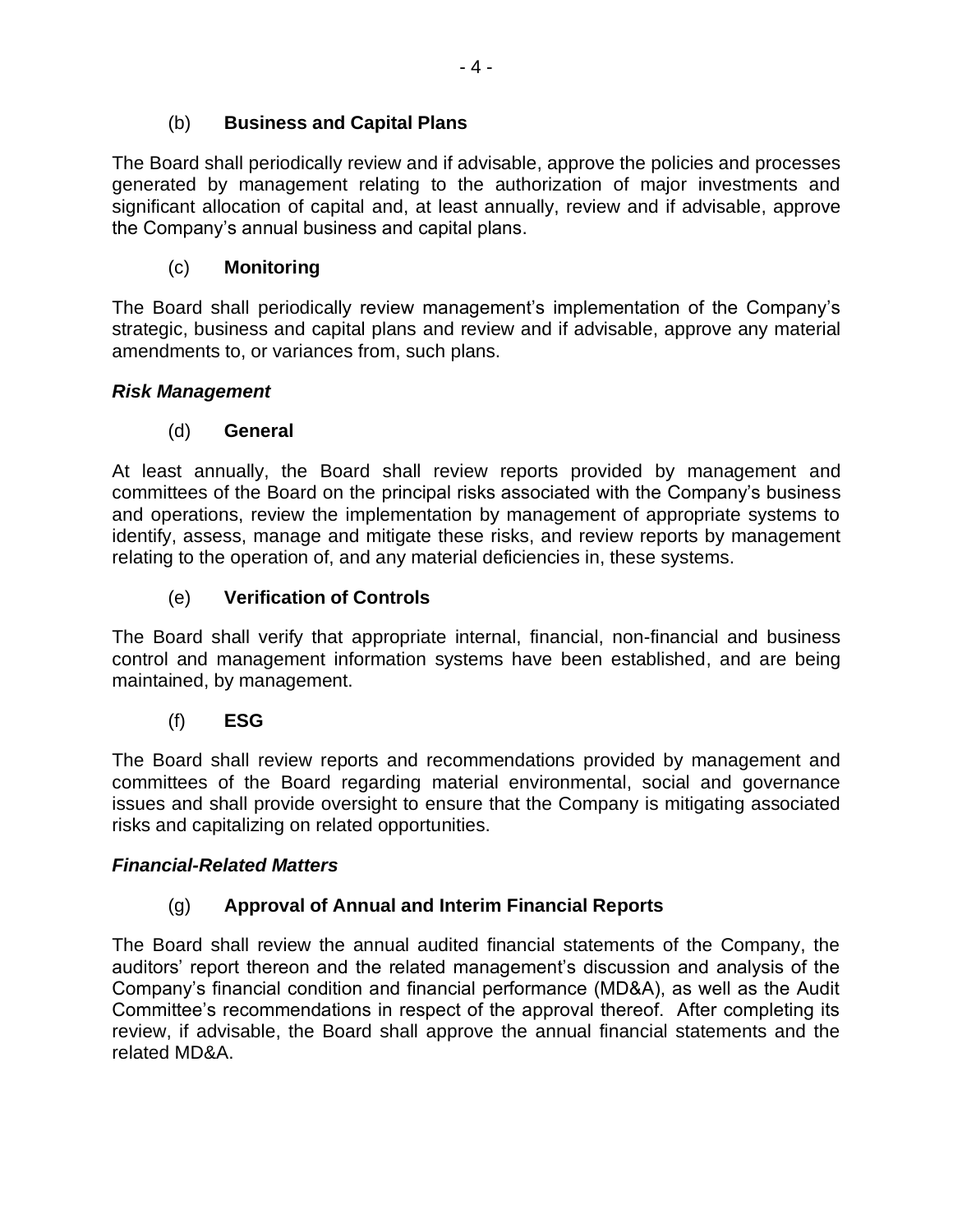Though the Board has delegated authority to the Audit Committee to review and approve the Company's interim financial statements and related MD&A and report on the same to the Board at the Board's next scheduled meeting as per the Audit Committee Charter, the Board may determine to review and approve any interim financial statements and the related MD&A at any time at its discretion.

## (h) **Nomination**

The Board shall review the recommendations of the Audit Committee concerning the external auditors to be nominated and if advisable, approve such nomination.

## *Human Resource Management*

## (i) **Chief Executive Officer**

The Board shall review the recommendations of the Compensation Committee concerning the organizational goals and objectives relevant to Chief Executive Officer compensation and if advisable, approve, with or without modifications, such goals and objectives.

The Board shall review the recommendations of the Compensation Committee concerning (i) the appointment and other terms of employment (including any severance arrangements or plans and any benefits to be provided in connection with a change in control) for the Chief Executive Officer, including the adoption, amendment and termination of such agreements, arrangements or plans and if advisable, approve, with or without modification, such appointment and other terms of employment and (ii) the Chief Executive Officer's compensation level and if advisable, approve, with or without modifications, such compensation.

## (j) **Senior Management**

The Board shall review the recommendations of the Compensation Committee concerning the appointment of the Chief Financial Officer, all senior management reporting directly to the Chief Executive Officer and all other officers appointed by the Board (collectively "Senior Management") and if advisable, approve any such appointment.

The Board shall review the recommendations of the Compensation Committee respective the compensation and other terms of employment (including any severance arrangements or plans and any benefits to be provided in connection with a change in control) of all senior management reporting directly to the Chief Executive Officer and if advisable, approve, with or without modifications, such compensation and other terms of any employment agreements and any severance arrangements or plans.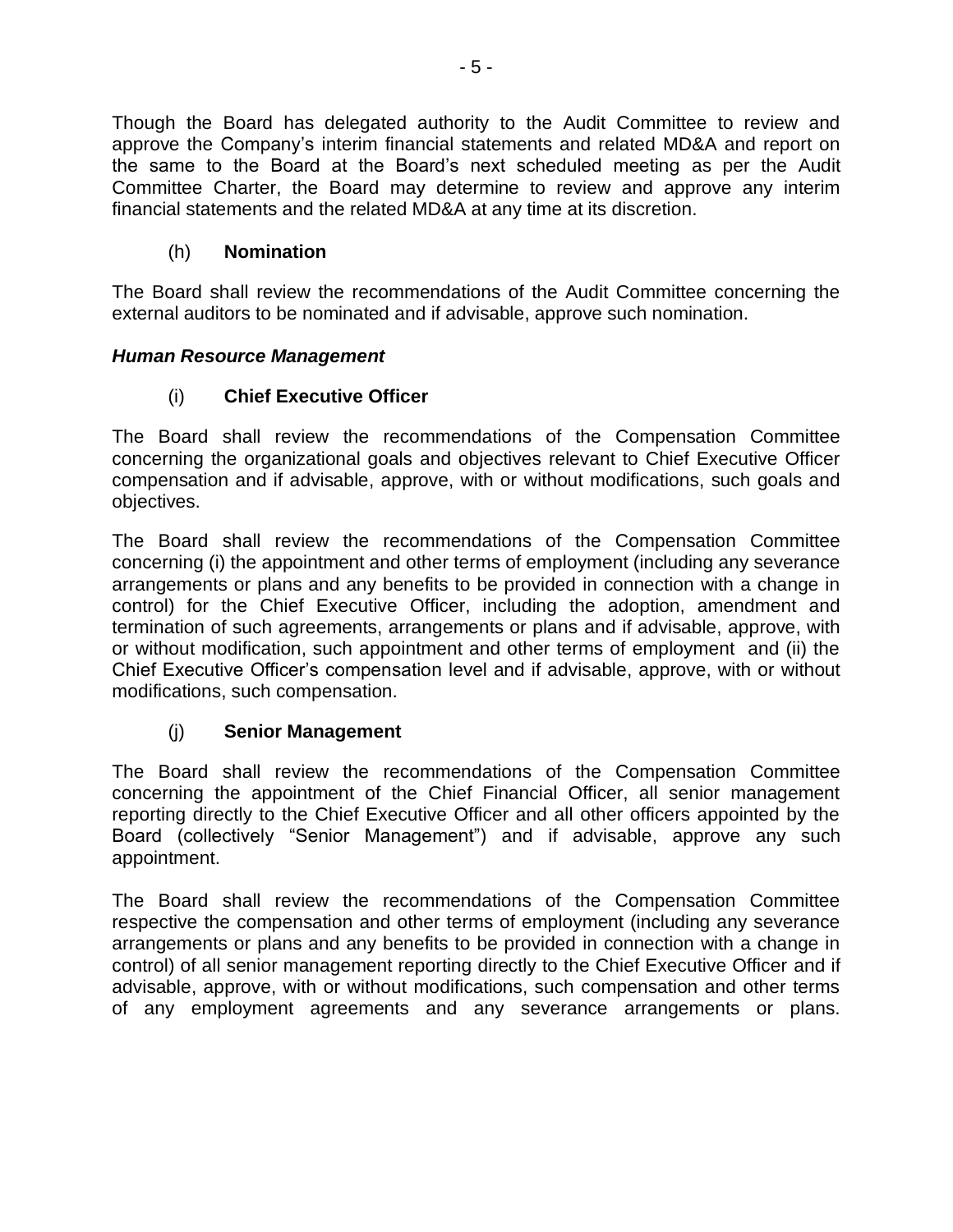## (k) **Succession Review**

At least annually, the Board shall review the succession plans of the Company for the Chair, and if applicable, the Lead Director. The Board shall also periodically review the recommendations of the Compensation Committee with respect to succession planning matters concerning Senior Management and the Chief Executive Officer, as well as general executive development programs, and if advisable, approve, with or without modifications, the succession plans of the Company.

## (l) **Integrity of Senior Management**

The Board shall, to the extent feasible, satisfy itself as to the integrity of the Chief Executive Officer and other members of Senior Management and that the Chief Executive Officer and other members of Senior Management strive to create a culture of integrity throughout the Company.

## (m) **Director Remuneration**

The Board shall review the recommendations of the Compensation Committee concerning the remuneration (fees and/or retainer) to be paid to, and the benefits to be provided, to members of the Board for service in applicable capacities and if advisable, approve, with or without modifications, such remuneration.

## (n) **Equity-Based Compensation Plans**

The Board shall review the recommendations of the Compensation Committee concerning the adoption or amendment of the equity-based compensation plans of the Company and if advisable, approve, with or without modifications, the adoption or amendment of such plans.

### *Nomination Matters*

### (o) **General**

The Board shall periodically review reports of the Corporate Governance & Nominations Committee concerning nomination matters.

### (p) **Nominee Identification**

The Board shall review the recommendations of the Corporate Governance & Nominations Committee concerning the potential nominees for election or appointment to the Board and, after considering (i) the results of the most recent Board and director effectiveness evaluation process, (ii) the competencies, skills and other qualities that the Corporate Governance & Nominations Committee considers to be necessary for the Board as a whole to possess, the competencies, skills and other qualities that the Corporate Governance & Nominations Committee considers each current director to possess, and the competencies, skills and other qualities each new nominee would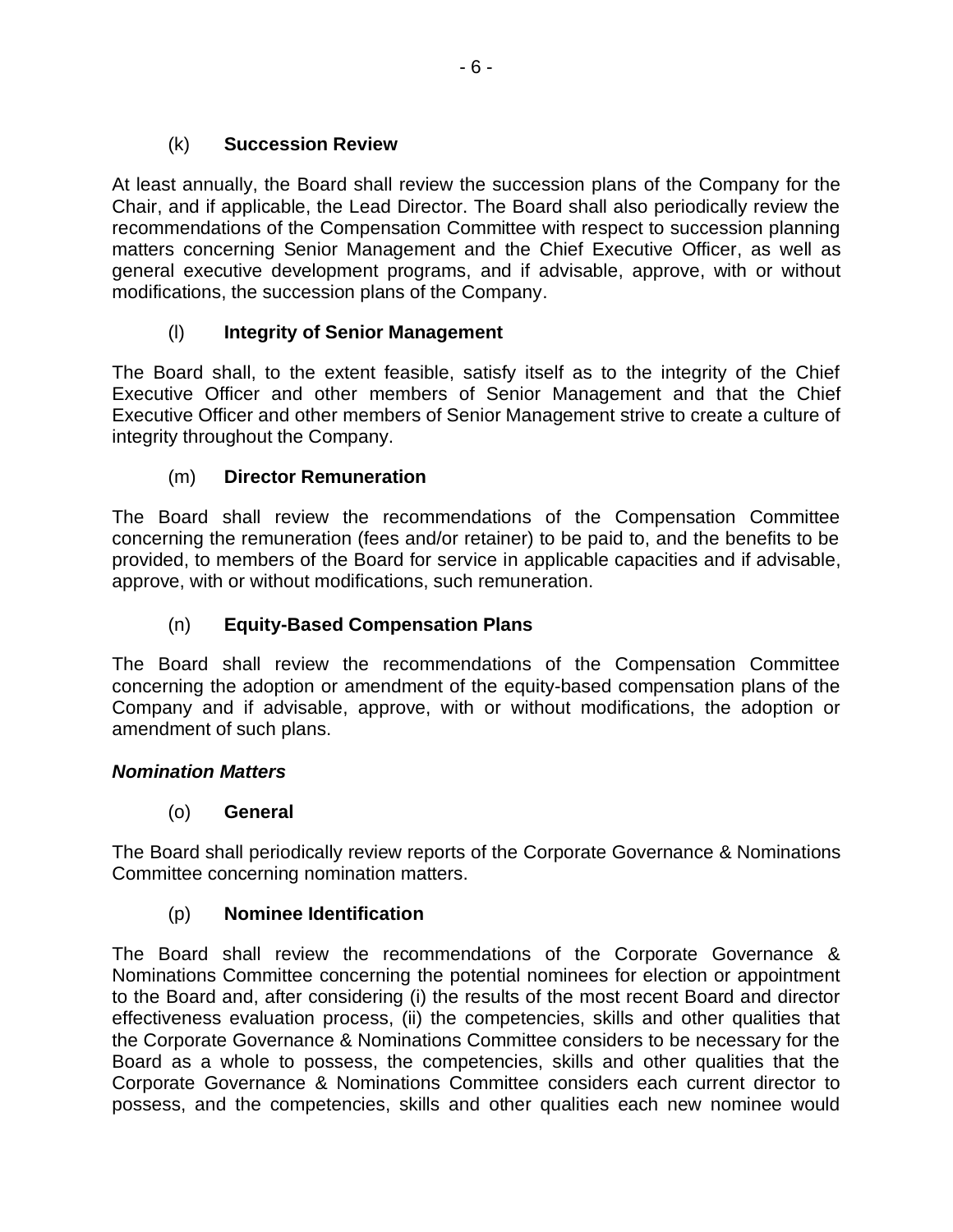bring to the boardroom, (iii) the amount of time and resources that nominees have available to fulfill their duties as Board members, (iv) the objectives of the Board Service Policy of the Company, and (v) any applicable independence, residency and/or other requirements, approve, if advisable, with or without modifications, the individual nominees for consideration by, and presentation to, the shareholders at the Company's next annual meeting of shareholders or appointment to the Board between such meetings.

# (q) **Committees of the Board**

The Board shall periodically evaluate the performance, and review the work, of its committees. The Board shall annually, or as otherwise required or deemed advisable, review the recommendations of the Corporate Governance & Nominations Committee concerning the individual directors to serve on (or to depart from) the standing committee of the Board and, after considering (i) the qualification for membership on each committee, (ii) the extent to which there should be a policy of periodic rotation of directors among the committees, and (iii) the number of boards and other committees on which the directors serve, approve the appointment of such directors to (or departure from) the committees as the Board deems advisable.

## (r) **Director Independence**

The Board shall periodically review the Board's and the Board committees' ability to act independently from management in fulfilling their responsibilities and in doing so the Board shall (i) review the application and evaluation by the Corporate Governance & Nominations Committee of the director independence standards applicable to members of the Board and (ii) review the recommendations of the Corporate Governance & Nominations Committee concerning a reduction or increase in the number of independent directors and if advisable, approve, such reduction or increase.

## (s) **Board and Committee Size**

The Board shall review the recommendations of the Corporate Governance & Nominations Committee concerning a reduction or increase to the size of the Board or any Board committee and if advisable, approve, such a reduction or increase.

## (t) **Board Renewal**

The Board shall review the recommendations of the Corporate Governance & Nominations Committee concerning mechanisms of Board renewal (e.g., a retirement age or term limits for directors), and if advisable, approve, with or without modifications, the adoption of any such mechanisms.

## (u) **Diversity Policy**

The Board will adopt a Diversity Policy and shall review any recommendations of the Corporate Governance & Nominations Committee concerning the adoption of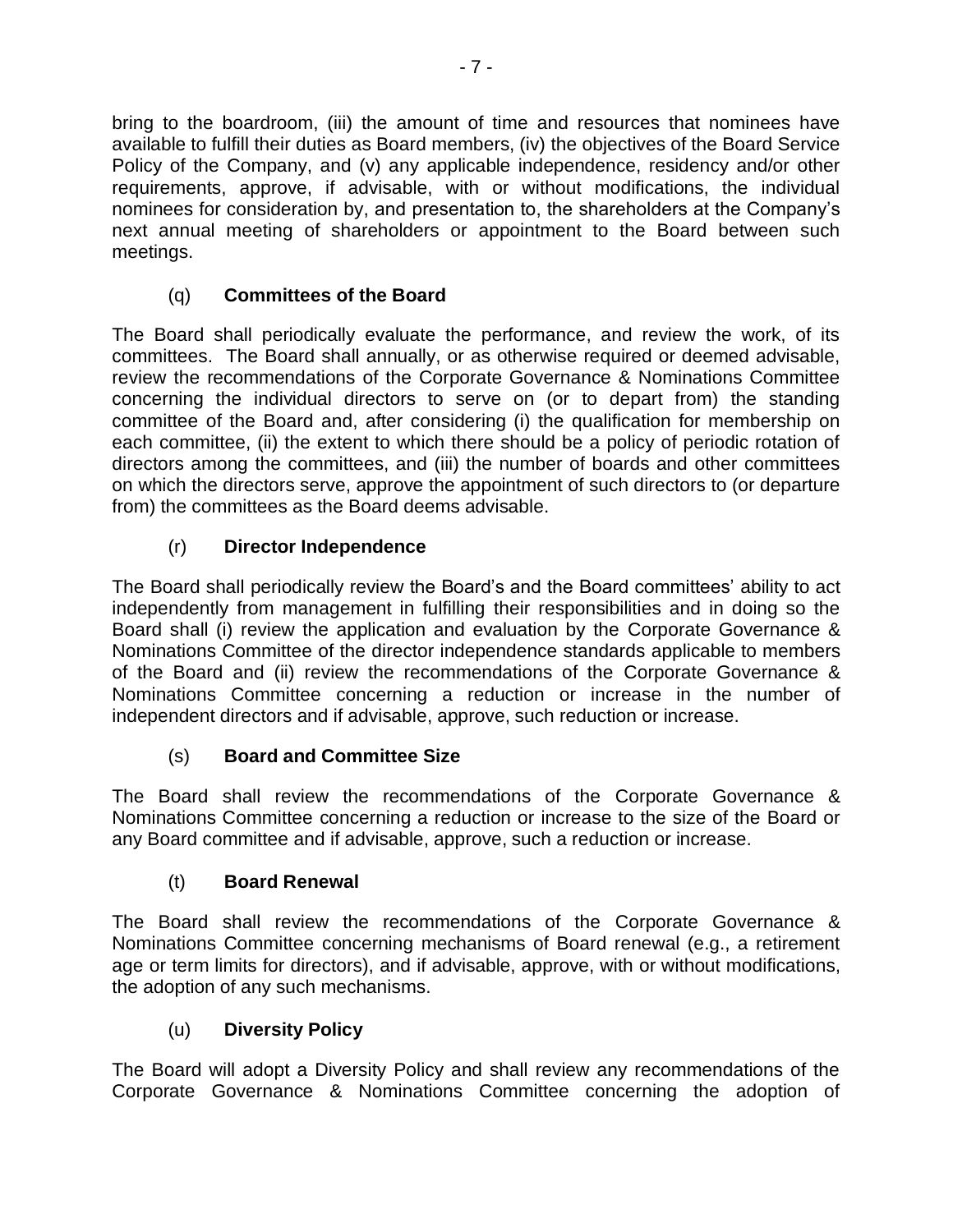measurable objectives for achieving diversity on the Board and if advisable, approve, with or without modifications, the adoption of a Diversity Policy reflecting any such objectives.

# (v) **Majority Voting Policy**

The Board has adopted a Majority Voting Policy and shall review the recommendations of the Corporate Governance & Nominations Committee concerning resignations of directors pursuant to the Company's Majority Voting Policy in respect of the election of directors and if advisable, accept or reject any such resignation, in accordance with the terms of the Company's Majority Voting Policy.

# *Corporate Governance*

# (w) **General**

The Board shall periodically review reports of the Corporate Governance & Nominations Committee concerning corporate governance matters.

# (x) **Position Descriptions**

The Board has approved position descriptions for the Chair, the Lead Director and the Chief Executive Officer. A position description for the chair of each Board committee is included in the charter of each such committee. The Board shall periodically review the recommendations of the Corporate Governance & Nominations Committee, or in the case of the position description of the Chief Executive Officer the recommendations of the Compensation Committee, concerning changes to such position descriptions and if advisable, approve, with or without modifications, the adoption of any such changes.

# (y) **Board of Directors Charter Review**

The Board shall periodically review the recommendations of the Corporate Governance & Nominations Committee concerning changes to this Charter and if advisable, approve, with or without modifications, the adoption of any such changes.

## (z) **Committees of the Board**

The Board has established the following committees: the Audit Committee, the Compensation Committee, the Corporate Communications Committee, the Corporate Governance & Nominations Committee and the Environmental, Health, Safety, Sustainability and Technical Committee. Subject to applicable law, the Board may establish other Board committees or merge or dissolve any Board committee at any time.

The Board has delegated to each Board committee those responsibilities set out in each Board committee's charter and shall approve charters for any new Board committee. The Board shall periodically review the recommendations of the applicable committee and/or the Corporate Governance & Nominations Committee concerning changes to the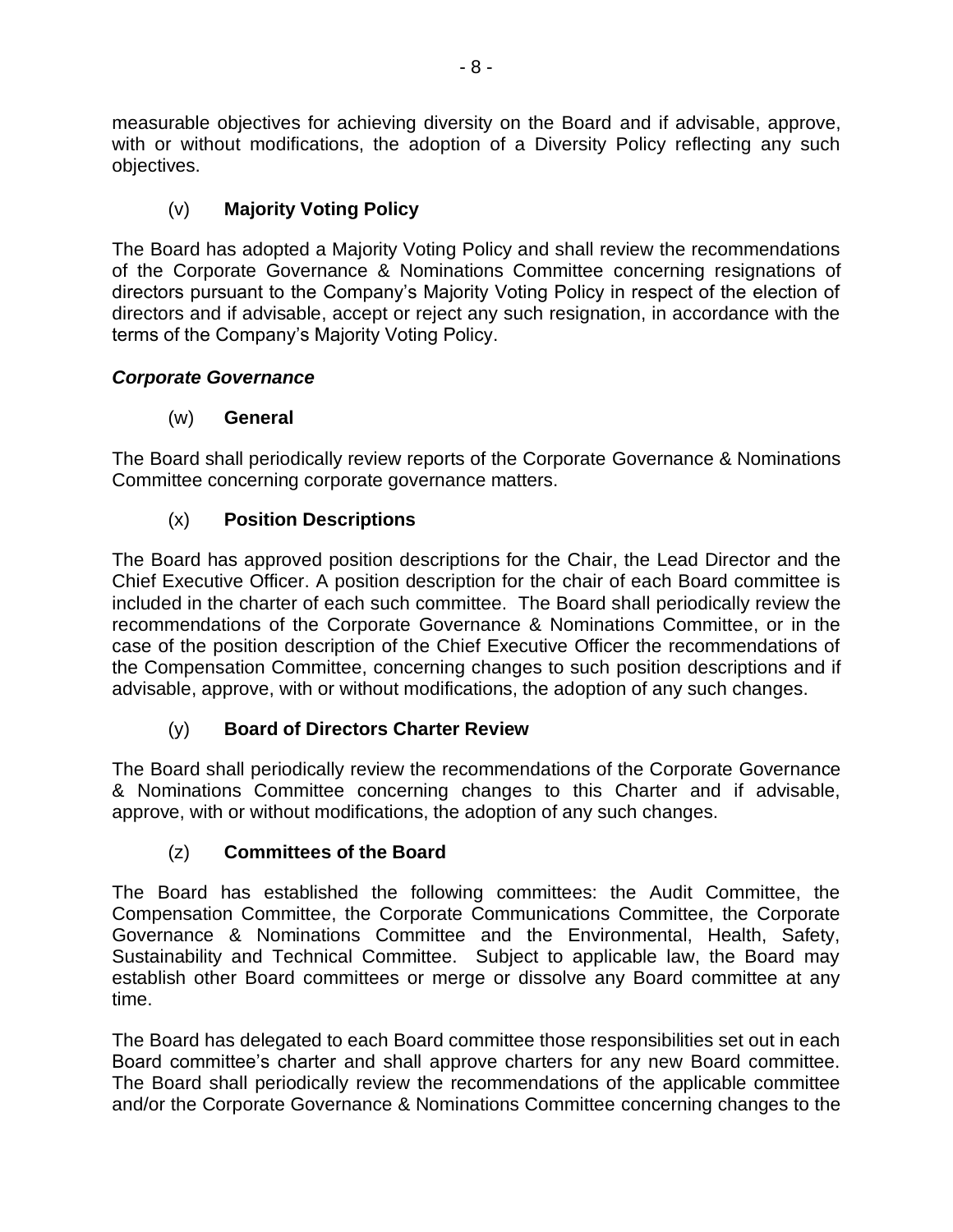committee charters and if advisable, approve, with or without modifications, the adoption of any such changes.

## (aa) **Ethics Reporting**

The Board has adopted a written Code of Business Conduct and Ethics (the "Code") applicable to directors, officers and employees of the Company, among others. The Board shall periodically review the reports of the Corporate Governance & Nominations Committee relating to compliance with, material departures from, and investigations and any resolutions of complaints received under the Code. The Board shall also review the recommendations of the Corporate Governance & Nominations Committee concerning changes to the Code and if advisable, approve, with or without modifications, the adoption of any such changes.

## (bb) **Director Development and Evaluation**

Each new director shall participate in the Company's initial orientation program and each director shall participate in the Company's continuing director development programs. The Board shall periodically review the recommendations of the Corporate Governance & Nominations Committee concerning proposed changes to the Company's initial orientation program and continuing director development programs and if advisable, approve, with or without modifications, the adoption of any such changes.

### *Communications*

### (cc) **General**

The Board has adopted a Disclosure Policy for the Company. If consensus cannot be reached at a meeting of the disclosure committee created pursuant to the Disclosure Policy, the Board shall consider the matter.

### (dd) **Shareholders**

The Company will inform its shareholders of its progress through an annual report, proxy statement, quarterly interim reports and periodic press releases. Directors and management shall endeavor to meet with the Company's shareholders at the annual meeting and make themselves available to respond to questions at that time.

## **5. Outside Advisors**

The Board shall have the authority to retain and terminate, from a source independent of management, external legal counsel, consultants, or other advisors to assist it in fulfilling its responsibilities and to set and pay the respective reasonable compensation of these advisors without consulting or obtaining the approval of any officer of the Company. The Company shall provide appropriate funding, as determined by the Board, for the services of these advisors.